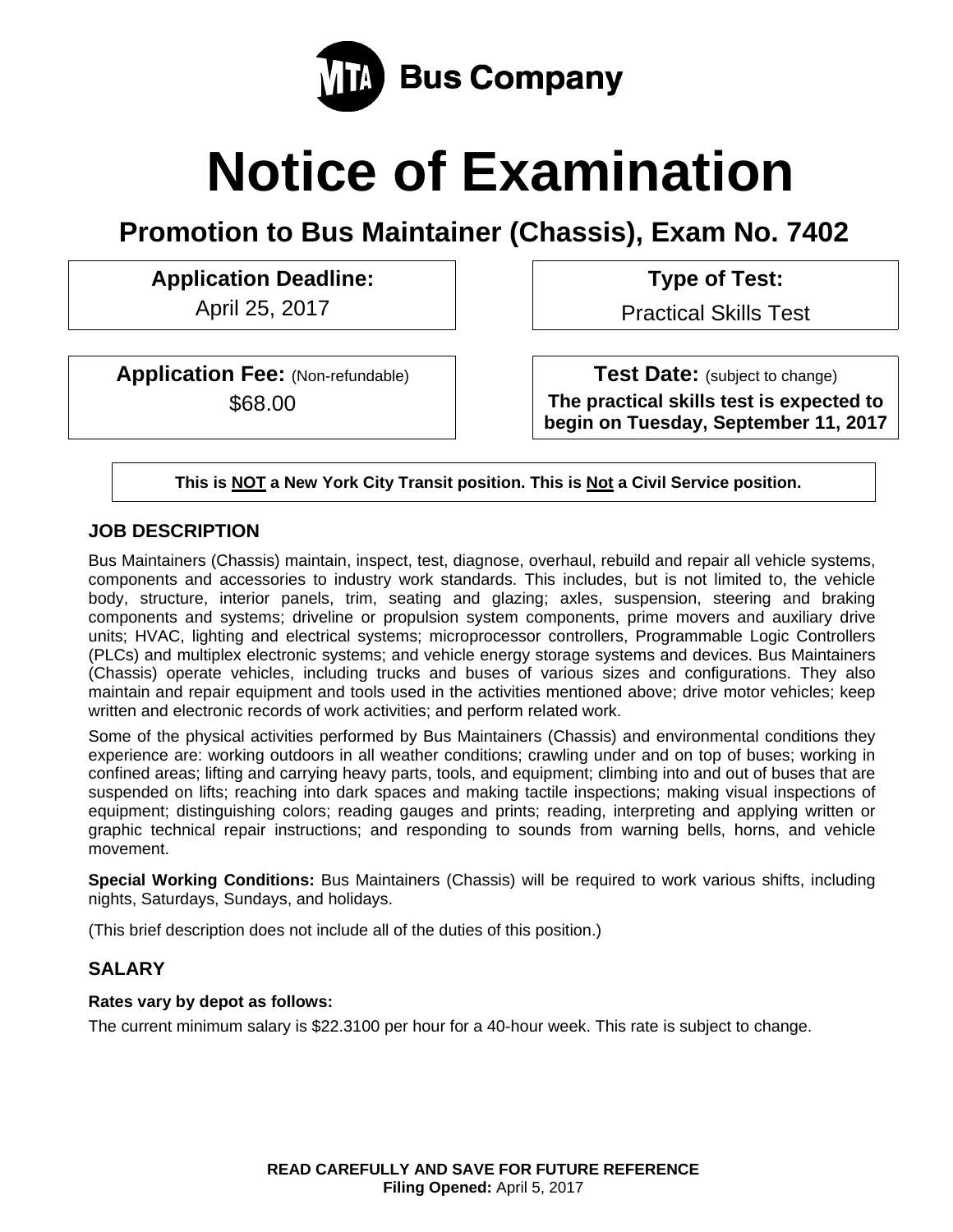# **ELIGIBILITY TO TAKE EXAMINATION**

This examination is open to each employee of **MTA Bus Company** who **on the first day of the practical skills test**:

- 1. Is employed in the title of Maintainer's Helper; or
- 2. Is employed in the title of Cleaner/Maintainer's Helper **and** meets one of the following education and experience requirements by the last day of the application period:

#### **Education and Experience Requirements:**

**NOTE: If you are a Mainter's Helper, you do not need to submit an Education and Experience Test Paper (EETP). If you are a Cleaner/Maintainer's Helper, you must meet one of the requirements below in order to qualify and must submit an EETP:** 

- A) Two years of full-time satisfactory experience as a mechanic's helper, apprentice or trainee performing or assisting in the performance of automotive or aircraft maintenance and repair; or
- B) Graduated from a recognized trade school or technical school, approved by a state's Department of Education or comparable agency, with a major course of study in automotive mechanics or a closely related field, totaling 600 hours; or
- C) Graduated from a vocational high school, approved by a state's Department of Education or comparable agency, with a major course of study in automotive mechanics, or a closely related field; or
- D) Graduated from an accredited college or university with an AAS degree or higher in automotive mechanics or a closely related field. Accreditation must be by a regional, national, professional or specialized agency recognized as an accrediting body by the U.S. Secretary of Education and by the Council for Higher Education Accreditation (CHEA).
- 3. And is not otherwise ineligible.

**The following are types of experience that are not acceptable:** Auto body mechanic's helper, tire repair and replacement, vehicle cleaning, automotive parts sales, exclusive lube or fuel servicing, specialty parts replacement (e.g. muffler, glass), sound system technician.

**Please note**: Employees who are eligible under "2." above must complete and submit an *Education and Experience Test Paper (EETP)* with their application. See the "Required Forms" section below.

You are responsible for determining whether you meet the eligibility requirements for this examination prior to submitting the application. If you do not know if you are eligible, check with **your department's HumanResources representative.** You may be given the test before we verify your eligibility. If you are marked "Not Eligible," your application fee will **not** be refunded and you will **not** receive a score.

**This examination is NOT open to employees of New York City Transit, MaBSTOA or to employees of other MTA agencies.** 

## **REQUIREMENTS TO BE PROMOTED**

**Driver License Requirement:** At the time of promotion, you must possess either:

- 1. A Class B *Commercial Driver License (CDL)* valid in the State of New York with a passenger endorsement and no disqualifying restrictions; or
- 2. A Motor Vehicle Driver License valid in the state of New York and a Learner Permit for a Class B *Commercial Driver License (CDL)* valid in the State of New York with a passenger endorsement and no disqualifying restrictions.

(continued)

**READ CAREFULLY AND SAVE FOR FUTURE REFERENCE Filing Opened:** April 5, 2017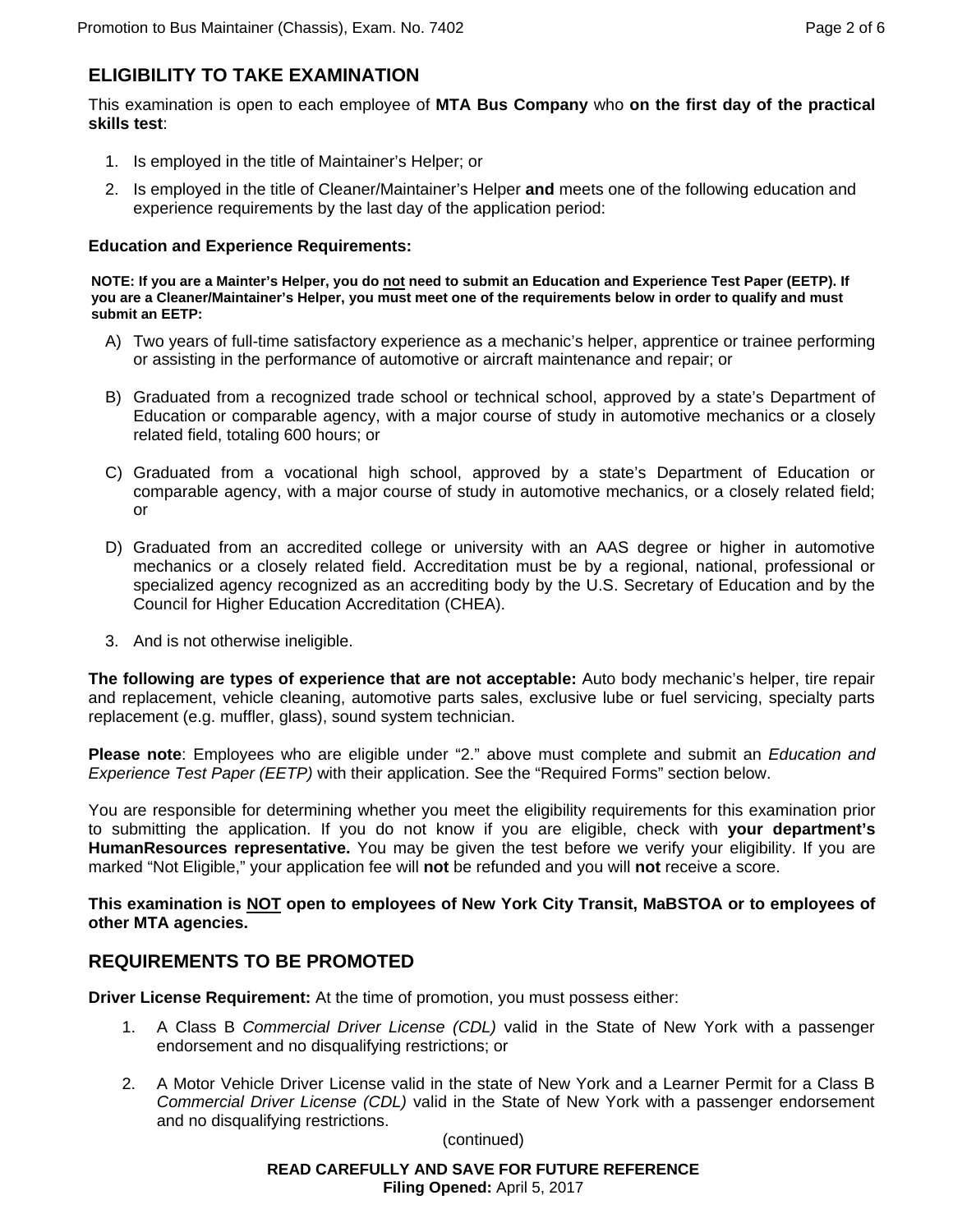## **REQUIREMENTS TO BE PROMOTED** (continued)

Candidates who qualify under "2" above will be promoted subject to the receipt of a Class B Commercial Driver License (CDL) valid in the State of New York with a passenger endorsement and no disqualifying restrictions at the end of a special training course in bus operation.

Candidates who fail to successfully complete the special training course in bus operation, including the receipt of a Class B CDL valid in the State of New York with a passenger endorsement and no disqualifying restrictions, will be terminated.

If you have serious moving violations, a license suspension or an accident record, you may be disqualified. The Class B CDL with passenger endorsement and no disqualifying restrictions must be maintained for the duration of your employment.

**Probation Completed:** At the time of promotion, you must have completed your probationary period in one of the eligible titles indicated in the above "Eligibility to Take Examination" section.

**Medical Requirement:** Medical guidelines have been established for the position of Bus Maintainer (Chassis). You will be examined to determine whether you can perform the essential functions of the position of Bus Maintainer (Chassis). Where appropriate, a reasonable accommodation will be provided for a person with a disability to enable him or her to perform the essential functions of the position.

**Drug Screening Requirement:** You must pass a drug screening in order to be promoted, and if promoted, you will be subject to random drug and alcohol tests for the duration of your employment. Additionally, if you have tested positive on a drug or alcohol test or had a refusal to test during pre-employment or while employed by a Federal DOT-regulated employer during the applicable period, you must have completed the Substance Abuse Professional (SAP) process required by federal law in order to be promoted to this safetysensitive position.

**Pre-Promotional Evaluation:** All promotions are subject to pre-promotional evaluations.

#### **HOW TO OBTAIN AN APPLICATION**

During the application period, you may obtain an *Application* for this examination online at http://web.mta.info/nyct/hr/appexam.htm or in person at the MTA Exam Information Center as indicated below.

**MTA New York City Transit Exam Information Center:** Open Monday through Friday, from 9 AM to 3 PM, in the lobby at 180 Livingston Street, Brooklyn, New York. Directions: take the A, C, F or R train to the Jay Street-Metro Tech Station, or the 2, 3, or G train to the Hoyt Street Station.

#### **REQUIRED FORMS**

- 1. *Application:* Make sure that you follow all instructions included with your *Application*, including payment of fee. Save a copy of the instructions for future reference.
- 2. **Education and Experience Test Paper***:* Write your social security number in the box at the top of each page, and the examination title and number in the box provided. **This form must be filled out completely and in detail for you to receive your proper rating.** Keep a copy of your completed Education and Experience Test Paper for your records.

(continued)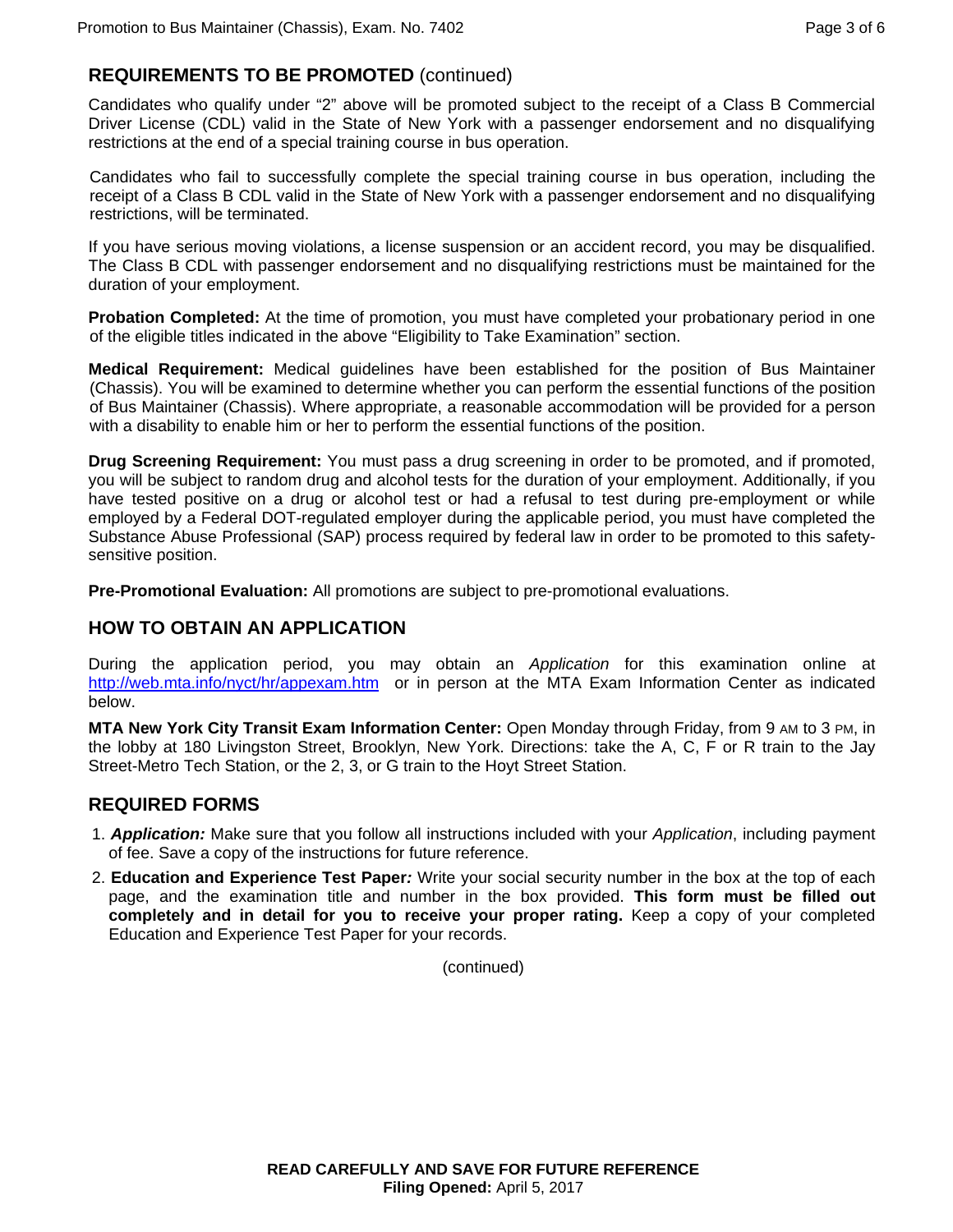## **REQUIRED FORMS** (continued)

3. **Foreign Education Fact Sheet (Cleaner/Maintainer's Helpers only - Required only if you need credit for your foreign education to meet the education and experience requirements):** If you were educated outside the United States, you must have your foreign education evaluated to determine its equivalence to education obtained in the United States.The services that are approved to make this evaluation, as well as instructions on how to submit this evaluation are listed on the Foreign Education Fact Sheet included with your application packet. When you contact the evaluation service, ask for a "document-by-document" (general) evaluation of your foreign education.

**Only** applicants who are eligible under "2" in the "**Eligibility to Take Examination"** section are required to complete the Education and Experience Test Paper and the Foreign Education Fact Sheet, if applicable.

## **HOW TO SUBMIT AN APPLICATION AND PAY THE APPLICATION FEE**

If you believe you meet the requirements in the "How to Qualify" section, you must apply by mail.

New York City Transit will **not** accept applications in person.

#### **Applications by Mail must:**

- 1. Include all of the required forms, as indicated in the "Required Forms" section above.
- 2. Be postmarked by the last day of the application period.
- 3. Be mailed to the address in the "Correspondence" section of this notice.
- 4. Include the appropriate fee in the form of a money order.

#### **The Money Order (Postal Money Order Preferred) must:**

- 1. Be made payable to NYC Transit.
- 2. Be valid for one year.
- 3. Have the following information written on it: your name, home address, the last four digits of your social security number, and the exam title and exam number.

Save your money order receipt for future reference and proof of filing an *Application*.

#### **Cash and personal checks will not be accepted.**

#### **ADMISSION LETTER**

An *Admission Letter* or *Not Qualified Letter* will be mailed to you about 10 days before the first date of the practical skills test. If you do not receive an *Admission Letter* at least 4 days before this date, you may obtain a duplicate letter at the MTA New York City Transit Exam Information Center (as indicated above in the "How To Obtain An Application" section). A paper copy of the *Admission Letter* is your ticket for admission to the test.

Employees **must** keep their official mailing address **up to date.** Only the address on file with the MTA Business Service Center will be used to mail correspondence, including the *Admission Letter.*

## **THE TEST**

You will be given a competitive practical skills test. A score of at least 70% is required to pass the test. Your score on this test will determine 85% of your final score. Your seniority will determine the remaining 15%. You must pass the test to have your seniority credited. Your seniority score will be 70 plus 3 points for each year of service in MTA Bus Company or one of the private bus companies consolidated under MTA Bus Company to a maximum of 100% for 10 years or more of eligible service. Partial seniority credit will be given for each day served as an MTA Bus Company employee. Time served prior to a break in service of more than one year will not be credited.

(continued)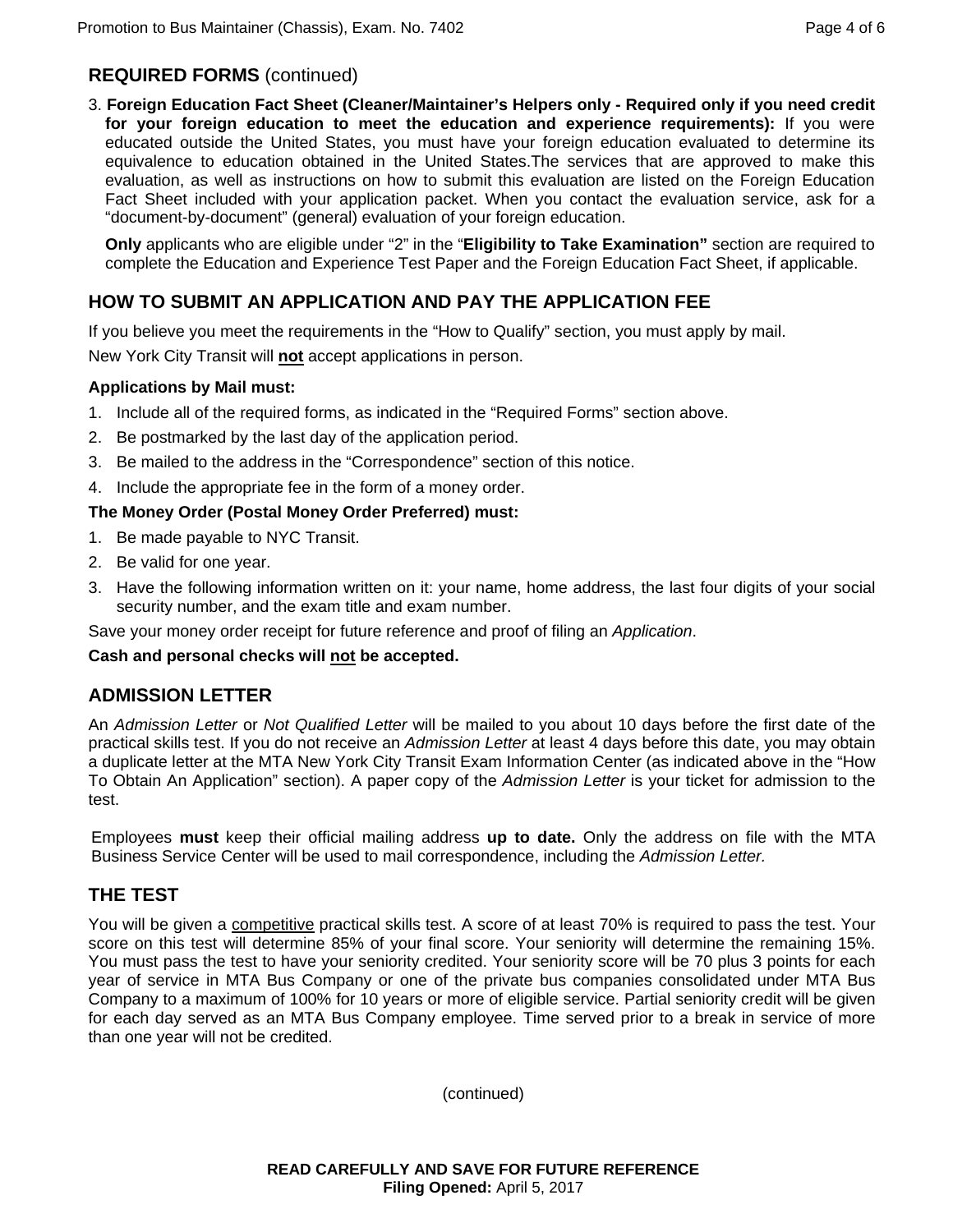# **THE TEST** (continued)

The practical test may be designed to measure your ability to use tools; read schematics; install, repair, and adjust vehicle components; and troubleshoot and repair electrical components using meters and other equipment.

**Warning**: You are not permitted to enter the test site with cellular phones, beepers, pagers, cameras, portable media players, or other electronic devices. Calculators are **not** permitted. Electronic devices with an alphabetic keyboard or with word processing or data recording capabilities such as planners, organizers, etc. are prohibited. If you use any of these devices in the building at any time before, during or after the test, you may not receive your test results, your score may be nullified, and your application fee will not be refunded.

**Leaving**: You must leave the test site once you finish the practical skills test. If you leave the test site after being fingerprinted, but before completing the test, you will not be permitted to re-enter. If you disregard this instruction and re-enter the test site, you may not receive your test results, your test score may be nullified, and your application fee will not be refunded.

You must present your employee ID when you arrive to take the practical skills test.

# **THE TEST RESULTS**

If you pass the competitive practical skills test and meet all of the other requirements and conditions, your name will be placed on an eligible list and you will be given a list number. You will be notified by mail of your test results. You will be considered for promotion when your name is reached on the eligible list.

Vacancies at the Far Rockaway and John F. Kennedy depots will be filled through the canvassing of eligible candidates employed at either depot in list order. Vacancies at the Baisley Park, College Point, Eastchester, LaGuardia, and Yonkers depots as well as those at the East New York shop will be filled through the canvassing of eligible candidates employed at any one of those locations in list order. Vacancies at the Spring Creek depot will be filled through the canvassing of eligible candidates employed at that depot in list order.

## **ADDITIONAL INFORMATION**

You are required to complete and pass all parts of a training course in bus maintenance operations before the end of a six-month probation period. Those probationary employees who do not successfully complete this training course will be returned to their previous titles.

## **SPECIAL ARRANGEMENTS**

**Late Filing:** Consult with **your department's Human Resources representative** to determine the procedure for filing a late *Application* if you meet one of the following conditions:

- 1. You are absent from work for at least one-half of the application period and are unable to apply for reasons such as vacation, sick leave or military duty; or
- 2. You become eligible after the above application period, but on or before the first day of the practical skills test.

**Special Test Accommodations:** If you plan to request special testing accommodations due to disability or an alternate test date due to your religious belief, follow the instructions included with your *Application* and mail your request to the address found in the "Correspondence" section below no later than 30 days prior to the scheduled test date.

(continued)